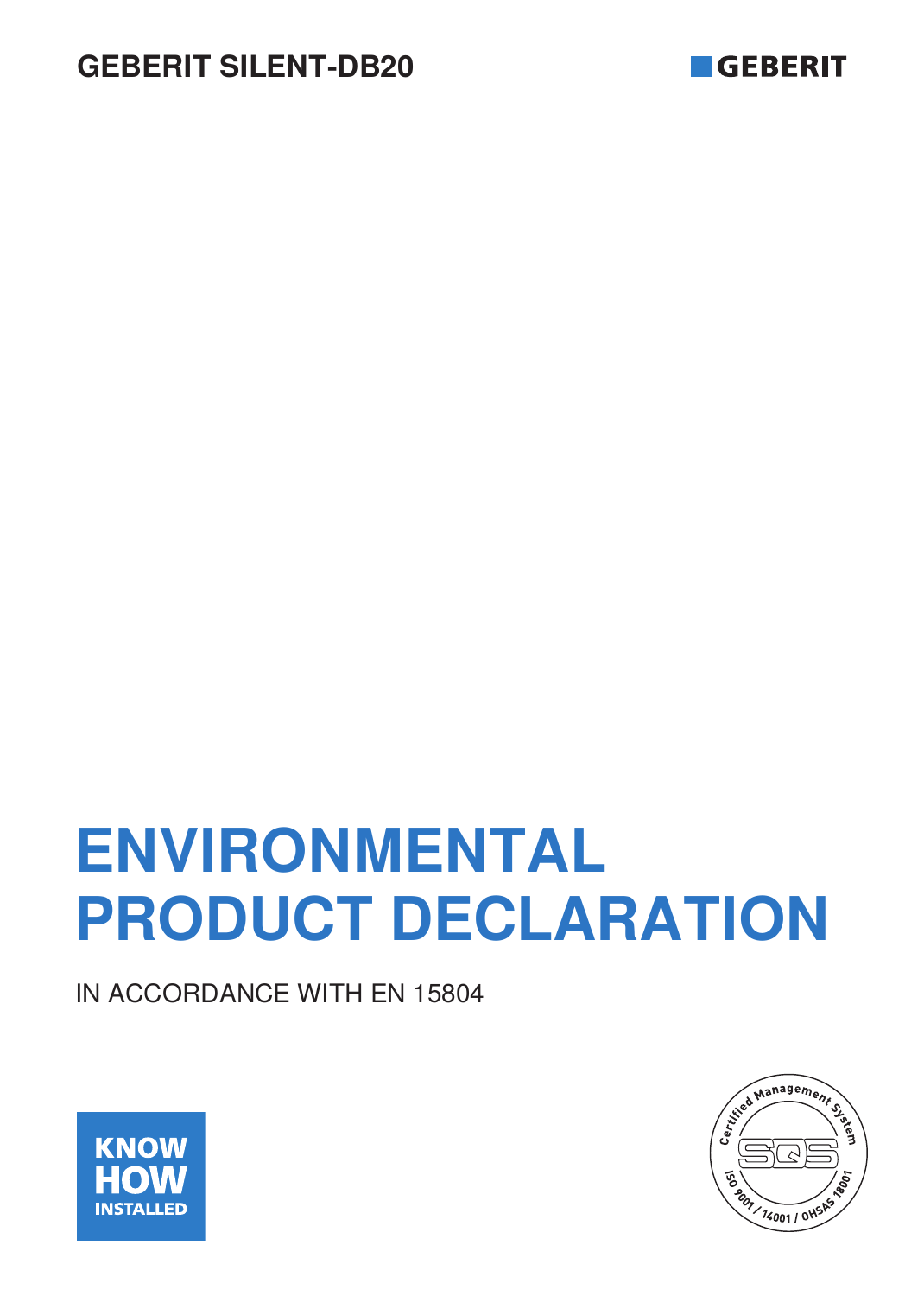### **1 General information**

### **1.1 Note on this document**

The original document was written in German. All other language versions are translations of the original document.

### **1.2 Declaration holder**

Geberit International AG Schachenstrasse 77 CH-8645 Jona Tel. +41 55 221 6300 sustainability@geberit.com www.geberit.com

Geberit is one of the pioneers when it comes to sustainability in the sanitary industry. Sustainable development has formed a fixed part of the corporate strategy for more than 25 years. Most production sites are certified in accordance with ISO 9001 and 14001. In addition, all factories will be certified in accordance with OSHAS 18001. Life cycle assessments were produced for key products from an early stage and Ecodesign has been an integral part of the product development process since 2008. As a member of the United Nations Global Compact, Geberit has shown its commitment to the ten principles of sustainable development. Current and comprehensive information regarding sustainability strategy and performance with respect to Geberit and Geberit products can be found in the current Annual Report. Furthermore, additional information can be found under www.geberit.com/ sustainability.

### **1.3 Declared product**

This declaration applies to all Geberit Silent‑db20 pipes ("Range and conversion factor", page 3). The Geberit Silent-db20 pipe in a length of 3 m and d110 (art. no. 310.000.14.1) has been used as a reference article. The duration of use of the reference is not specified.



### **1.4 Verification and validity**

| Programme holder:   | Geberit International AG |
|---------------------|--------------------------|
| Declaration number: | GEB EPD 6178687499       |
| Validity:           | 01/02/2019 to 01/02/2024 |
|                     | Quantis                  |
| Data calculated by: | www.quantis-intl.com     |

Environmental declarations for construction products may not be comparable if they do not comply with the EN 15804. It is only possible to make a limited comparison of life cycle assessment results which are based on different background databases.

| The European standard EN 15804 is used as the core PCR.                        |                   |  |  |  |  |  |  |  |
|--------------------------------------------------------------------------------|-------------------|--|--|--|--|--|--|--|
| Independent verification of the declaration and information in accordance with |                   |  |  |  |  |  |  |  |
|                                                                                | EN ISO 14025:2010 |  |  |  |  |  |  |  |
| ⊠ External<br>$\Box$ Internal                                                  |                   |  |  |  |  |  |  |  |
| J.S.                                                                           |                   |  |  |  |  |  |  |  |
| Matthias Stucki, Zurich University of Applied Sciences (Switzerland)           |                   |  |  |  |  |  |  |  |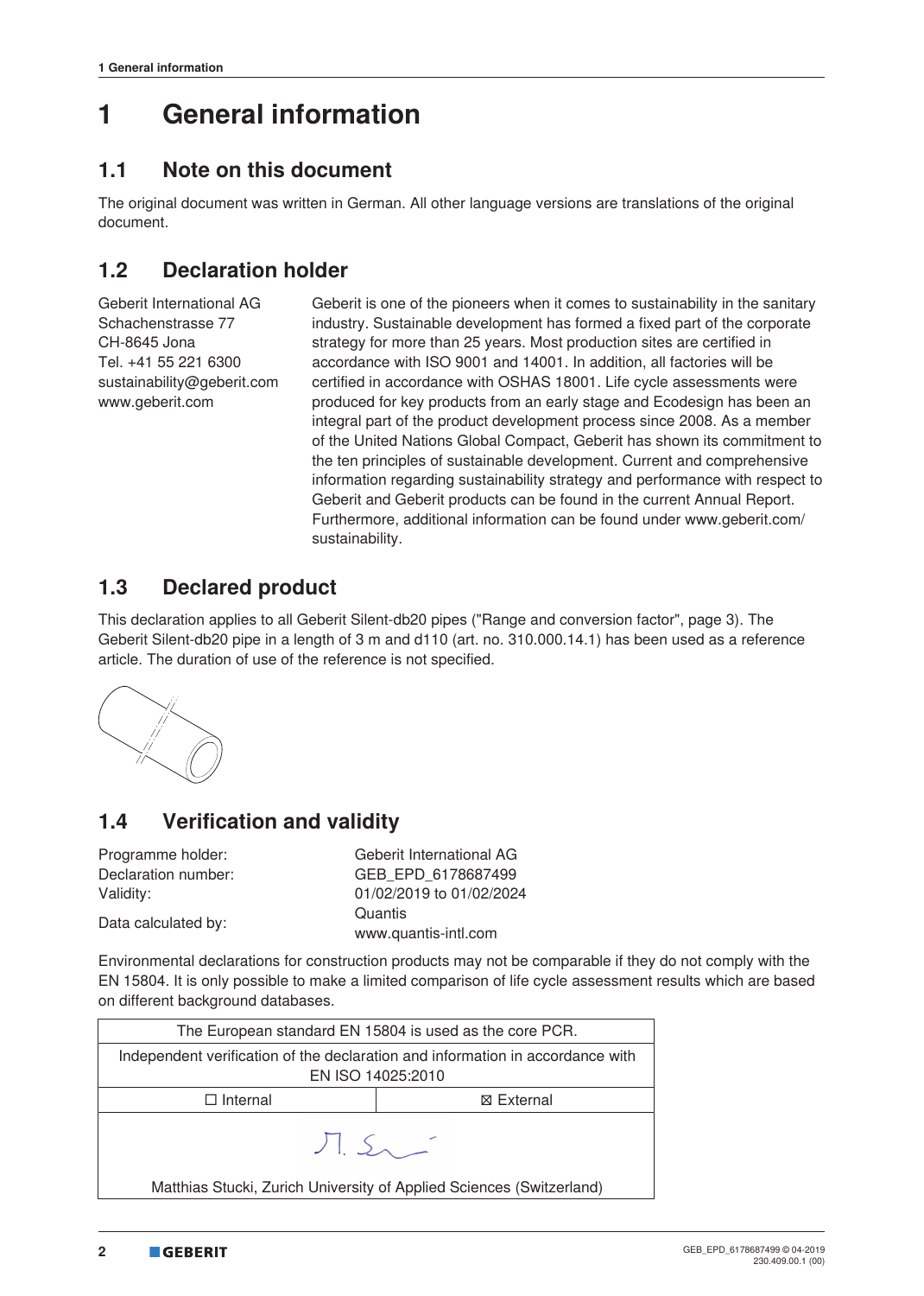# **2 Product**

### **2.1 Description and application purpose**

The mineral-reinforced plastic PE-S2 is used for the Geberit Silent-db20. It increases the weight of the pipes and fittings. This reduces their natural vibrations and also effectively insulates against sound.

Application purpose:

- For building drainage
- For buildings with increased sound insulation requirements

### **2.2 Range and conversion factor**

The reference product for this declaration is the Geberit Silent-db20 pipe with a length of 3 m and d110 (art. no. 310.000.14.1). The cycle assessment results in chapter 4 can be converted to the other pipe lengths listed using the net weight with the conversion factor in accordance with the following table.

Table 1: Geberit Silent-db20 pipe

| Art. no.     | $d$ [mm] | L(m) | Net weight [kg/pc] | Factor |
|--------------|----------|------|--------------------|--------|
| 305.000.14.1 | 56       | З    | 2.83               | 0.83   |
| 306.000.14.1 | 63       | 3    | 3.21               | 0.94   |
| 307.000.14.1 | 75       | 3    | 4.33               | 1.27   |
| 308.000.14.1 | 90       | З    | 7.63               | 2.24   |
| 310.000.14.1 | 110      | 3    | 10.20              | 3.00   |
| 312.000.14.1 | 135      | 3    | 12.65              | 3.72   |
| 315.001.14.1 | 160      | 3    | 17.62              | 5.18   |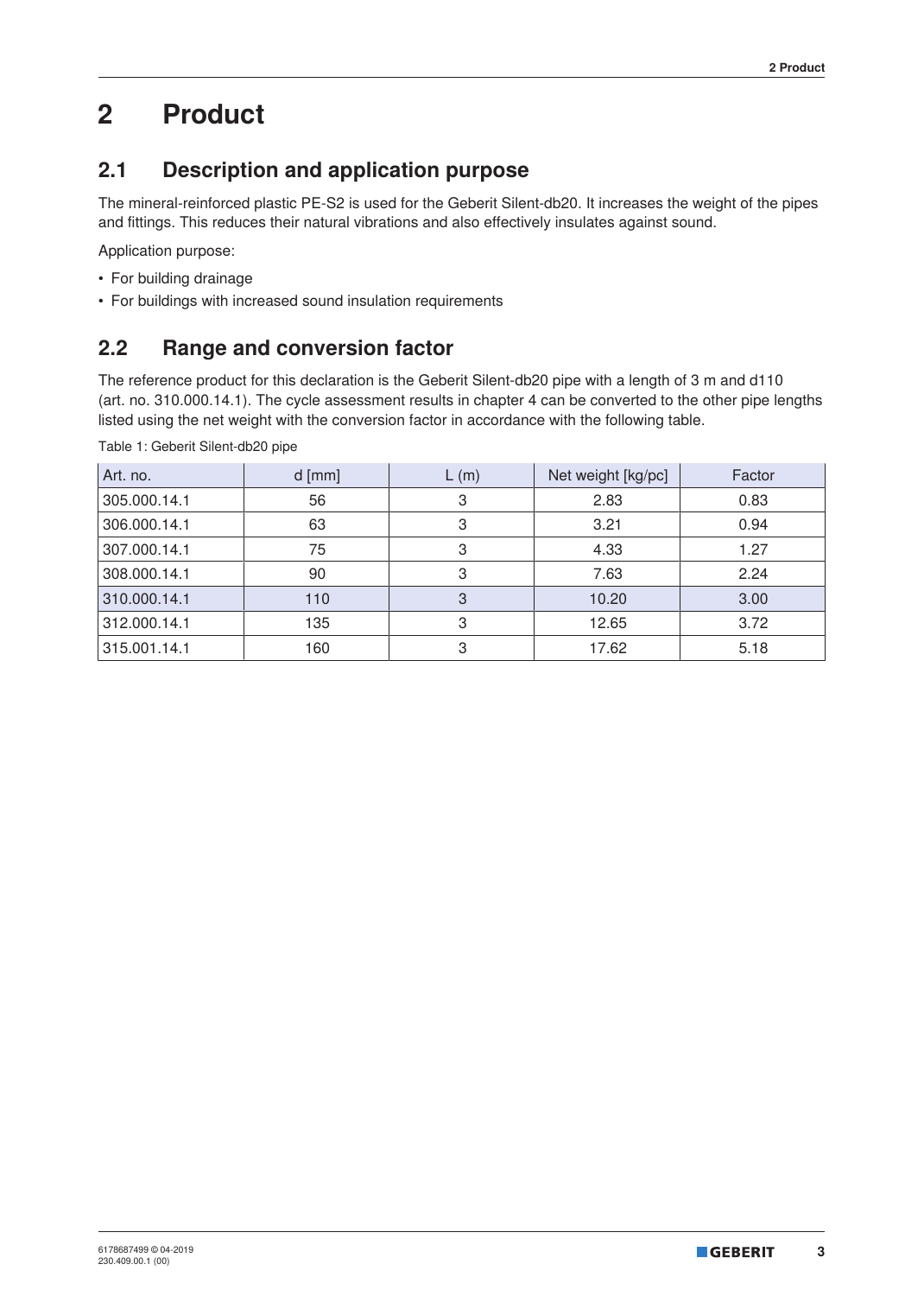# **3 Life cycle assessment – calculation criteria**

### **3.1 System boundaries**

This environmental product declaration is a Cradle-to-gate-with-options declaration including transport and waste processing during the disposal phase. The use and demolition are not considered.

| Product           |                                     |                    |                     | Construction process                   | Use          | End-of-life    |                                     |                                  |                |
|-------------------|-------------------------------------|--------------------|---------------------|----------------------------------------|--------------|----------------|-------------------------------------|----------------------------------|----------------|
| Raw material      | Transport to<br>the<br>manufacturer | Manufac-<br>turing | <b>Distribution</b> | Installation<br>within the<br>building |              | Demolition     | Transport to<br>waste<br>processing | Reuse,<br>recovery,<br>recycling | Disposal       |
| A1                | A2                                  | A3                 | A4                  | A <sub>5</sub>                         | <b>B1-B7</b> | C <sub>1</sub> | C <sub>2</sub>                      | C <sub>3</sub>                   | C <sub>4</sub> |
| $\checkmark$<br>⋏ | $\lambda$<br>⋏                      |                    | X                   |                                        | -            |                | X                                   | $\checkmark$                     |                |

x Considered/relevant

– Not considered/not relevant

### **3.2 Inventory**

The product consists of the following raw materials:

| Raw material                       | Quantity        |
|------------------------------------|-----------------|
| Barium sulphate                    | 1870 g          |
| <b>Plastic PE</b>                  | 1530 g          |
| Additives                          | 17 <sub>g</sub> |
| <b>Total</b>                       | 3417 g          |
| Recycling portion of raw materials | $0\%$           |

The packaging includes: 231 g wood and 2 g plastic.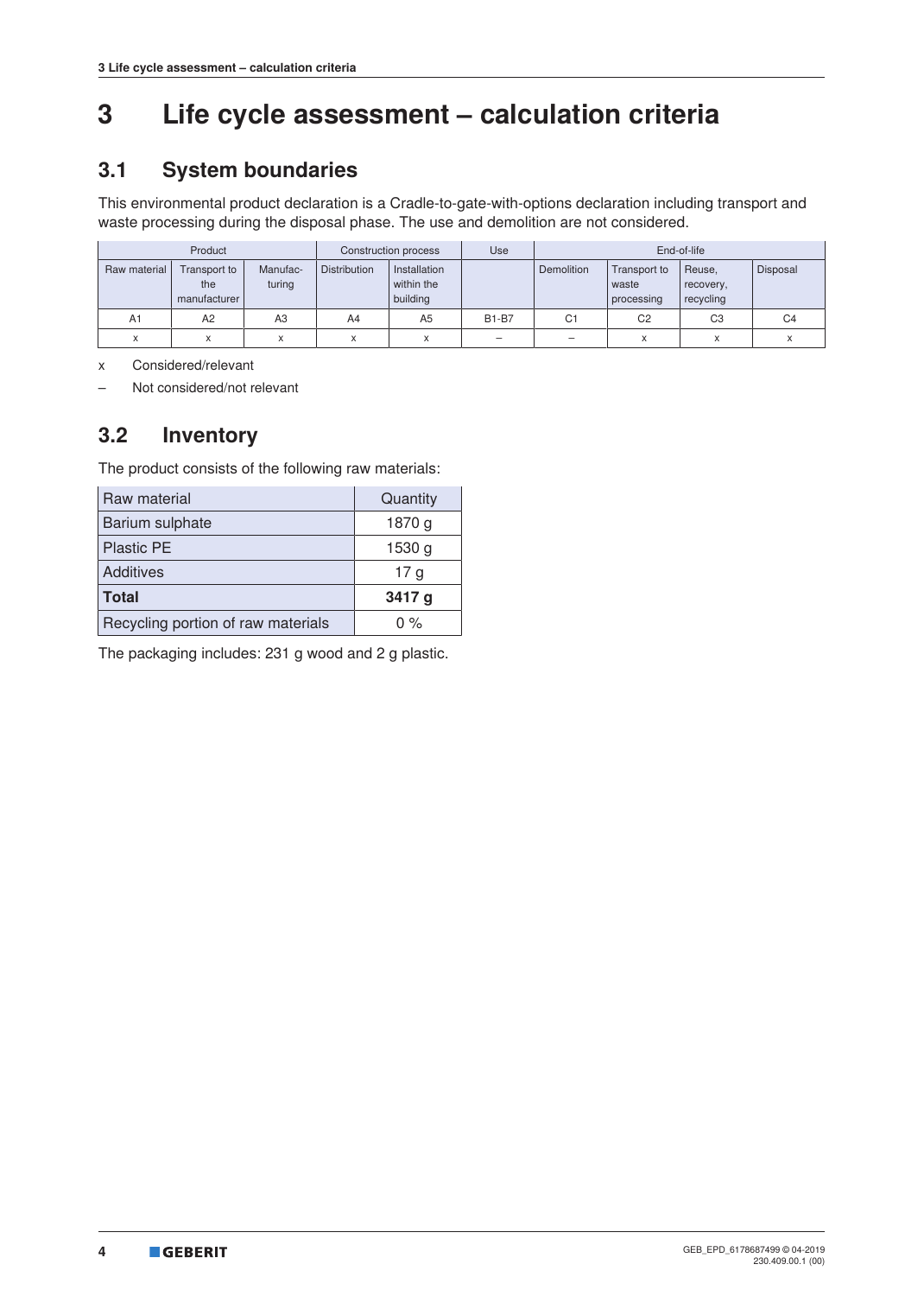### **3.3 Assumptions and background information**

**(A1)** For the raw material supply, the entire raw and recycled material input was modelled using corresponding data, including the losses of 1–6 % relating to material and production. Secondary raw materials comprise those environmental influences that arise from the collection of waste and from recycling. The following recycled content was recorded: 25 % for aluminium, 55 % for copper and steel, 33 % for brass and 100 % for cardboard.

**(A2)** For transportation from suppliers in Europe and Asia to Geberit, standard transport distances were assumed for each country and a capacity contained in the background data was used. Class Euro 4 diesel lorries are used as the means of transport within Europe. Intercontinental transportation consists of freighters and subsequent local distribution by lorry.

**(A3)** Products are manufactured in one or more Geberit factories within Europe, which are all certified in accordance with ISO 9001, 14001 and 45001. A current ISO certificate can be downloaded online. All suppliers sign the Geberit suppliers' code of conduct and undergo a detailed selection and inspection procedure.

The electricity consumption plays an important role in in-house production. Average values from the respective factories and a country-specific combination of power sources are expected. The consumption of additional auxiliary materials and water is negligible. Production waste is taken into account. Background data was used for outsourced components.

**(A4)** Transportation from Geberit to customers within Europe is done by logistics partners through the modern, efficient central warehouse in Pfullendorf (DE), which is certified in accordance with ISO 9001, 14001 and 45001. Class Euro 5 and 6 lorries are mainly used for the transport. Distribution in countries outside Europe is mainly done by means of freighters together with lorries to distribute the products locally. In the main market in Europe, the average transport distance is 800 km and the loading weight is 8 t/lorry.

**(A5)** The installation is easy and needs practically no energy or additional auxiliary materials. The packaging waste generated can be completely reused or converted into energy in the respective country depending on the disposal infrastructure.

100 % of metals are recycled. The energy is recovered from plastic and wood in an incineration plant. The assumed energy content of plastic is 16 MJ, while the assumed energy efficiency is 42 % for heat and 14 % for electricity.

**(B1-B7)** No further statements are made concerning the use.

**(C1-C4)** Waste that is reused is removed from the product system without causing any environmental impact from the first life cycle. No credits are accounted for cases where production of such waste was avoided. With respect to disposal, it has been assumed that all waste is collected once it has been taken from the building site and is sorted appropriately. 100 % of all metal and electronics parts are recycled accordingly. The plastic parts are incinerated (with the assumptions already described). A transport distance of 20 km is assumed for both disposal options.

### **3.4 Data basis**

This environmental product declaration is based on a comprehensive life cycle assessment according to ISO 14044:2006. A detailed background report (Background Report EPD Generator, Version 30/01/2019), which meets the requirements of EN 15804 is used for verification. The stock data is based predominantly on data that was provided by Geberit AG in 2019. Ecoinvent data (version 3.3, 2016, www.ecoinvent.org) and the system model "cut-off by classification" were used for all further data. The quality of the data can therefore be considered to be good.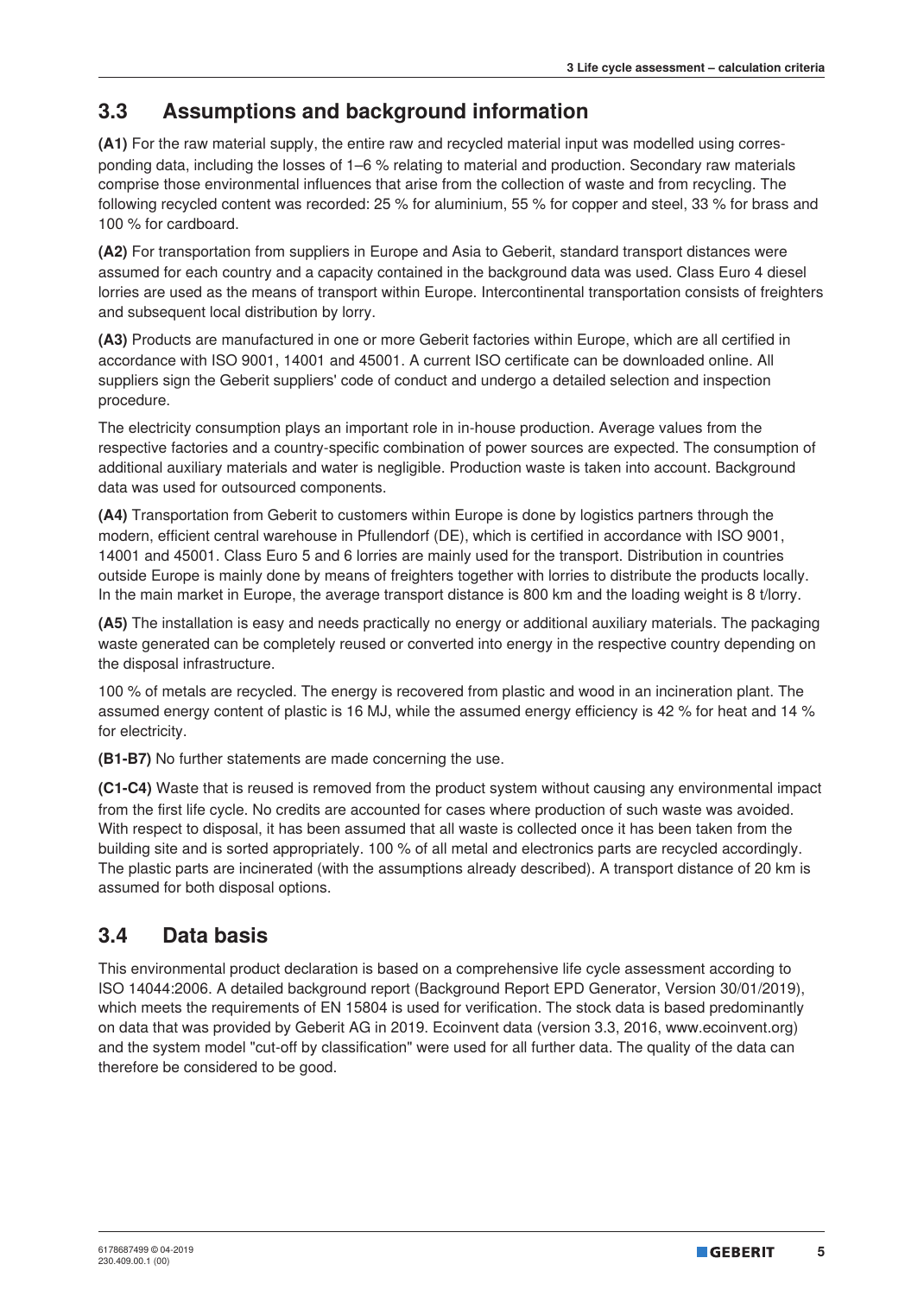### **4 Life cycle assessment – results**

The following tables contain the results based on the declared product.

### **4.1 Environmental impacts**

|                                                       | Unit                   | A <sub>1</sub> | A2           | A3           | A <sub>4</sub> | A <sub>5</sub> | C <sub>2</sub> | C <sub>3</sub> | C <sub>4</sub> |
|-------------------------------------------------------|------------------------|----------------|--------------|--------------|----------------|----------------|----------------|----------------|----------------|
| Global warming (GWP)                                  | kg CO <sub>2</sub> -eq | $3.21E + 00$   | 2.57E-01     | 1.09E+00     | .93E-01        | 5.37E-03       | 5.92E-03       | 0              | $2.66E + 00$   |
| Ozone depletion (ODP)                                 | kg CFC-11-eg           | 1.73E-08       | 5.06E-08     | 1.15E-07     | 3.79E-08       | 5.90E-12       | 1.16E-09       | $\Omega$       | 1.04E-08       |
| Photochemical ozone creation<br>(POCP)                | kg $C_2H_4$ -eq        | 1.01E-03       | 4.09E-05     | 2.30E-04     | 3.06E-05       | 1.16E-08       | 9.42E-07       | $\Omega$       | 2.67E-05       |
| Acidification (AP)                                    | kg SO <sub>2</sub> -eq | 1.08E-02       | 8.29E-04     | 6.28E-03     | $6.21E - 04$   | 5.83E-07       | 1.91E-05       | $\Omega$       | 4.44E-04       |
| Eutrophication (EP)                                   | kg $PO43$ -eq          | 1.13E-03       | 1.83E-04     | 1.77E-03     | 1.37E-04       | 5.51E-07       | 4.21E-06       | $\Omega$       | 3.92E-03       |
| Depletion of abiotic resources<br>(ADP), fossil fuels | MJ                     | $1.12E + 02$   | $4.28E + 00$ | $1.31E + 01$ | $3.21E + 00$   | 6.82E-04       | 9.86E-02       | $\Omega$       | 1.06E+00       |
| Depletion of abiotic resources<br>(ADP), elements     | kg Sb-eg               | 9.73E-07       | 5.01E-07     | $2.24E - 06$ | 3.75E-07       | 7.08E-11       | 1.15E-08       | $\Omega$       | 7.91E-08       |

A1 Raw material

A2 Transport to the manufacturer

A3 Manufacturing

A4 Distribution

A5 Installation

C2 Transport to waste processing

C3 Reuse, recovery, recycling

C4 Disposal

#### **4.2 Resource use**

|                                                                | Unit           | A <sub>1</sub> | A2           | A <sub>3</sub> | A <sub>4</sub> | A <sub>5</sub> | C <sub>2</sub> | C <sub>3</sub> | C <sub>4</sub> |
|----------------------------------------------------------------|----------------|----------------|--------------|----------------|----------------|----------------|----------------|----------------|----------------|
| Use of primary energy, renewable, w/o<br>raw material use      | <b>MJ</b>      | $1.80E + 00$   | 7.29E-02     | $4.68E + 00$   | 5.46E-02       | 1.30E-05       | 1.68E-03       | $\Omega$       | 2.77E-02       |
| Use of primary energy, renewable, raw<br>material use          | <b>MJ</b>      | $3.77E + 00$   | $\Omega$     | $\Omega$       | $\Omega$       | $\Omega$       | $\Omega$       | $\Omega$       | $\Omega$       |
| Use of primary energy, renewable, total                        | MJ             | $5.57E+00$     | 7.29E-02     | $4.68E + 00$   | 5.46E-02       | 1.30E-05       | 1.68E-03       | 0              | 2.77E-02       |
| Use of primary energy, non-renewable, w/<br>o raw material use | MJ             | 4.79E+01       | $4.41E + 00$ | $1.50E + 01$   | $3.30E + 00$   | 6.98E-04       | $1.01E - 01$   | $\Omega$       | $1.10E + 00$   |
| Use of primary energy, non-renewable,<br>raw material use      | <b>MJ</b>      | 7.17E+01       | $\Omega$     | $\Omega$       | 0              | $\mathbf 0$    | $\Omega$       | $\mathbf 0$    | $\mathbf 0$    |
| Use of primary energy, non-renewable,<br>total                 | <b>MJ</b>      | $1.20E + 02$   | $4.41E + 00$ | $1.50E + 01$   | $3.30E + 00$   | 6.98E-04       | $1.01E - 01$   | 0              | 1.10E+00       |
| Use of secondary fuels                                         | kg             | $\Omega$       | $\Omega$     | $\Omega$       | $\Omega$       | $\Omega$       | $\Omega$       | $\Omega$       | $\Omega$       |
| Use of renewable secondary fuels                               | <b>MJ</b>      | $\Omega$       | $\Omega$     | $\Omega$       | 0              | $\mathbf 0$    | $\Omega$       | $\Omega$       | 0              |
| Use of non-renewable secondary fuels                           | <b>MJ</b>      | $\Omega$       | $\Omega$     | $\Omega$       | $\Omega$       | $\Omega$       | $\Omega$       | $\Omega$       | $\Omega$       |
| Use of net fresh water                                         | m <sup>3</sup> | $1.64E + 00$   | 7.71E-03     | 5.04E-01       | 5.77E-03       | 7.23E-06       | 1.78E-04       | $\mathbf 0$    | 1.91E-02       |

### **4.3 Output flows and waste**

|                               | Unit      | A <sub>1</sub> | A2         | A <sub>3</sub> | A <sub>4</sub> | A <sub>5</sub> | C <sub>2</sub> | C <sub>3</sub> | C <sub>4</sub> |
|-------------------------------|-----------|----------------|------------|----------------|----------------|----------------|----------------|----------------|----------------|
| Hazardous waste               | kg        | 2.64E-06       | $2.11E-06$ | 4.12E-05       | $.58E-06$      | 5.62E-09       | 4.86E-08       | $\Omega$       | 3.19E-06       |
| Radioactive waste             | kg        | 9.03E-06       | 2.92E-05   | 3.98E-05       | 2.19E-05       | 1.35E-09       | 6.72E-07       | $\Omega$       | 5.03E-06       |
| Non-hazardous waste           | kg        | 5.88E-02       | 3.62E-01   | $.40E - 01$    | 2.71E-01       | 9.23E-05       | 8.33E-03       | $\mathbf 0$    | $2.62E + 00$   |
| Components for re-use         | kg        | 0              | $\Omega$   | $\Omega$       | $\Omega$       | $\Omega$       |                | $\mathbf 0$    | 0              |
| Materials for recycling       | kg        |                | $\Omega$   | $\Omega$       | $\Omega$       | $\Omega$       |                | $\Omega$       | 0              |
| Materials for energy recovery | kg        | 0              | $\Omega$   | $\Omega$       | $\Omega$       | $\Omega$       |                | $\Omega$       | $\Omega$       |
| Exported energy - electricity | <b>MJ</b> | 0              | $\Omega$   | $\Omega$       | $\Omega$       | 1.25E-02       |                | $\Omega$       | $.00E + 01$    |
| Exported energy - heat        | <b>MJ</b> |                | $\Omega$   | $\Omega$       | $\Omega$       | 3.74E-02       |                | $\Omega$       | $3.01E + 01$   |